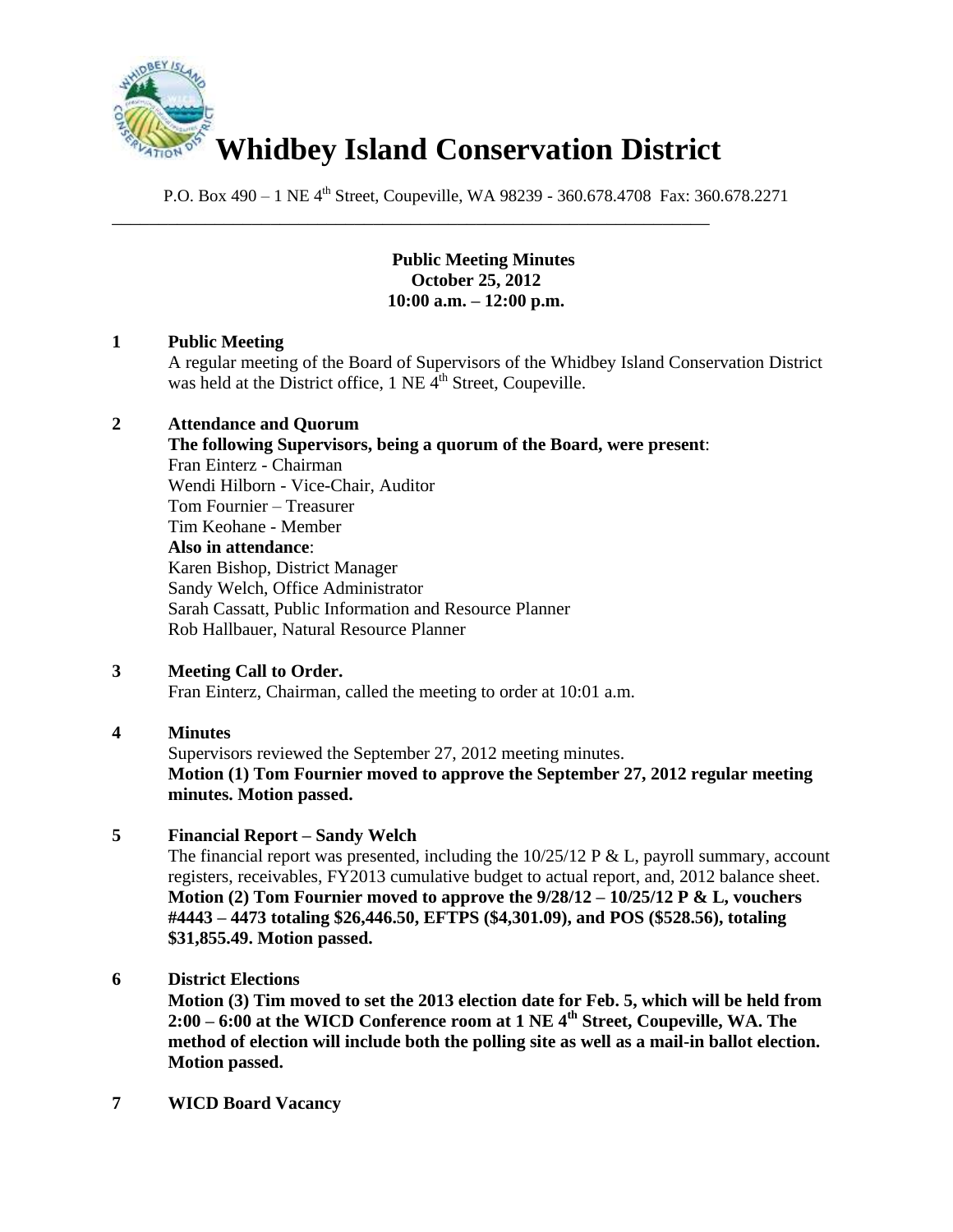Supervisors interviewed three interested and well qualified candidates to fill the elected supervisor position recently left vacant by Antonia Palkovic.

**Motion (4) Tom Fournier moved to appoint Sarah Richards to fill the mid-term Board of Supervisors elected position (2015). Motion passed.** 

**8 WACD (WA Association of Conservation Districts) N.W. Region Meeting Report** The Whidbey Island Conservation District received the N.W. Region District of the Year award.

Ken Drecksel received the N.W. Districts Employee of the Year award. Karen Bishop received the N.W. Region District Manager of the Year award. **WACD Annual Meeting** – Nov. 26 – 28, 2012 Tim Keohane, Tom Fournier, Fran Einterz, Wendi Hilborn and Karen Bishop will attend.

### **9 Staff Reports**

District Manager, Karen Bishop, updated the board on current District projects. **Motion (5) Tim Keohane moved that the District convene a meeting with farmers who are** 

**using and interested in using the farm intern program, to facilitate the discussion on policy development for intern programs state wide. Motion passed.** 

**Motion (6) Tom Fournier moved to accept the revised language in the Puget Sound Districts Interlocal Agreement (ILA) and to authorize a Supervisor to sign the ILA's for each Puget Sound District at the WACD Annual meeting. Motion passed.** 

Sarah Cassatt, presented farm plan AG.10.12-3 plan for approval.

**Motion (7) Wendi Hilborn moved for approval of farm plan AG.10.12-3. Motion passed. Sarah presented information on membership in the Sustainable Whidbey Coalition. Motion (8) Wendi Hilborn moved for approval of WICD membership and participation in the Sustainable Whidbey Coalition, including \$100 annual dues. Motion passed.** 

Rob Hallbauer presented forest plan FOR.10.12-2 for approval. **Motion (9) Tim Keohane moved for approval of forest plan FOR.10.12-2. Motion passed.** 

**10 Upcoming dates and workshops were discussed and the calendar for the upcoming events was presented.**

**Review of motions:**

**Motion (1) Tom Fournier moved to approve the September 27, 2012 regular meeting minutes. Motion passed.**

**Motion (2) Tom Fournier moved to approve the 9/28/12 – 10/25/12 P & L, vouchers #4443 – 4473 totaling \$26,446.50, EFTPS (\$4,301.09), and POS (\$528.56), totaling \$31,855.49. Motion passed.**

**Motion (3) Tim moved to set the 2013 election date for Feb. 5, which will be held from 2:00 – 6:00 at the WICD Conference room at 1 NE 4th Street, Coupeville, WA. The method of election will include both the polling site as well as a mail-in ballot election. Motion passed.** 

**Motion (4) Tom Fournier moved to appoint Sarah Richards to fill the mid-term Board of Supervisors elected position (2015). Motion passed.** 

**Motion (5) Tim Keohane moved that the District convene a meeting with farmers who are using and interested in using the farm intern program, to facilitate the discussion on policy development for intern programs state wide. Motion passed.**